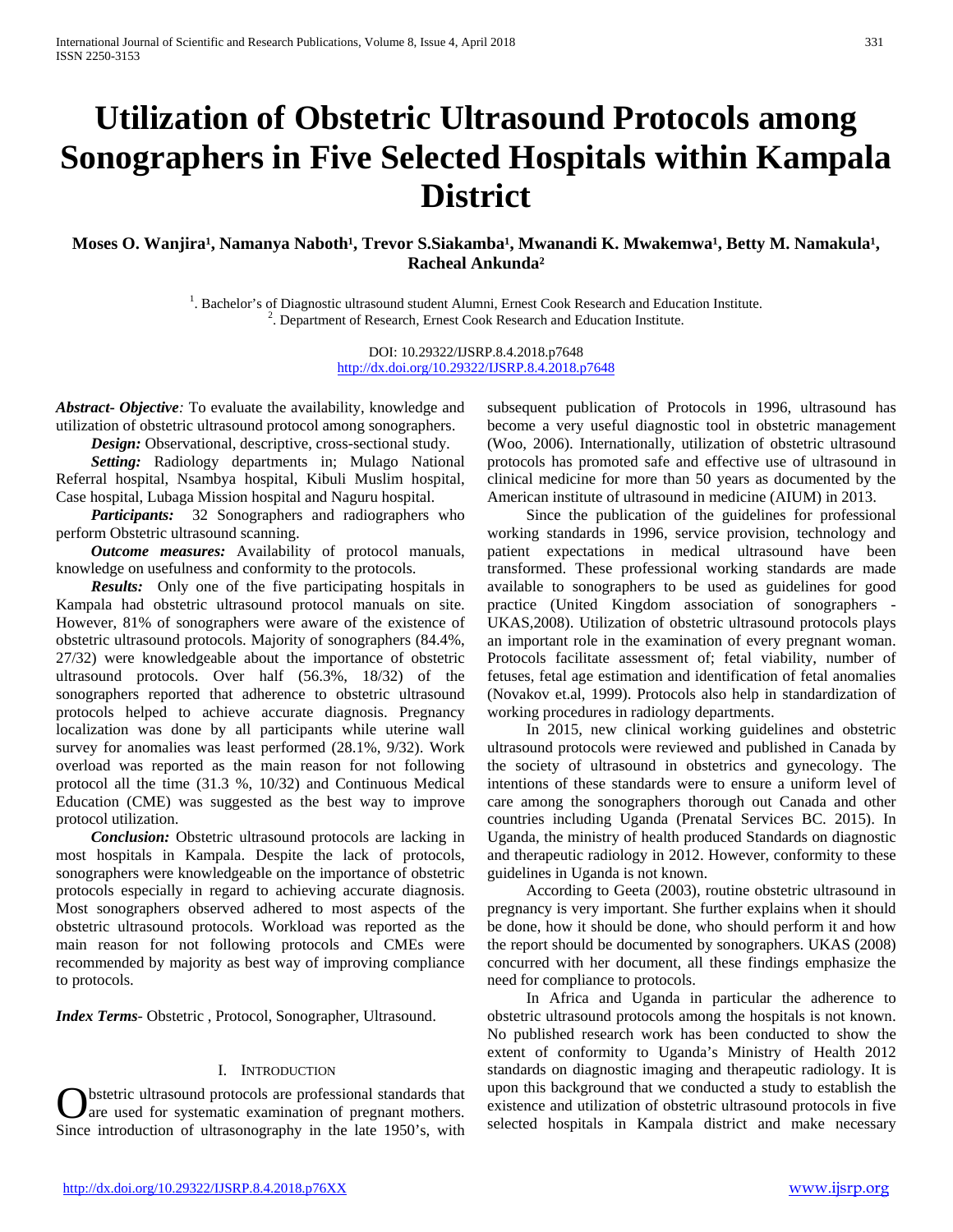recommendations to improve the quality of obstetric service provision.

## II. MATERIALS AND METHODS

 Observational, descriptive, cross-sectional study was conducted to assess utilization of obstetric ultrasound protocols among sonographers in five selected hospitals between July and August 2016.

 The study employed various sampling techniques appropriate for each study objective.

- a. To determine availability of obstetric ultrasound protocolsthe researchers used purposive sampling technique to select five head of departments from the five selected hospital, since they were knowledgeable and were able to provide required information on and show evidence of availability of ultrasound protocols in their departments.
- b. To assess the knowledge and utilization of ultrasound protocols, the researchers used stratified sampling technique to select sonographers in five selected hospital. Sonographers were grouped in various strata's which in this study were the hospitals. The researchers then got the list of all sonographers in each hospital. To get the number of sonographers in each hospital (strata) to participate in the study, the following formula was used.

$$
\frac{f}{x=N}Xn
$$

N=total study population in five hospitals. n=study sample size. f=total number of sonographers per hospital. x=desired sample size per hospital.

 After determining the sample size in each hospital, the researchers used simple random sampling technique to select the sonographers who participated in the study. Those selected were then observed by two independent observers while they performed an obstetric ultrasound scan. The observers completed a check list on utilization of obstetric ultrasound protocols while a standardized semi-structured questionnaire was used to assess their knowledge.

 The data was collected by the five researchers in five hospitals on different days in a period of two weeks between July and August 2016.

 Descriptive statistical analysis was performed with SPSS version 19.0 and results presented using frequencies, tables, charts and graphs.

 The study was approved by Mengo Hospital Research and Ethics Committee (MHREC). Clearance to carry out the study was also sought from the respective hospital research committees. Participation was voluntary. The procedure and benefits of the study were explained to the participants. Each participant was provided with informed consent. To ensure confidentiality, code numbers instead of names of sonographer(s) and hospital on the questionnaire were used.

# III. RESULTS

**Availability of Obstetric Ultrasound Protocols**

## **Table 1: Awareness of availability of obstetric ultrasound protocols**

| <b>Awareness</b><br>obstetric<br>ultrasound<br>protocol | ofResponse | Frequency(n=32) $Percent$ (%) |     |
|---------------------------------------------------------|------------|-------------------------------|-----|
|                                                         | Yes        |                               | 12  |
|                                                         | Vо         |                               | 8.8 |

 The majority of sonographers -81.2%, (26/32) were aware of availability of obstetric ultrasound protocols as opposed to only 18.8% (6/32) who were reported not being aware.

**Availability of obstetric ultrasound protocol versus knowledge on importance of ultrasound protocols**

| <b>Hospital Code</b> | <b>Number</b><br>of<br>respondents | <b>Availability</b><br>protocol Manual | of   Knowledge on Importance of Obstetric<br>Protocol |      |
|----------------------|------------------------------------|----------------------------------------|-------------------------------------------------------|------|
|                      |                                    |                                        | Yes                                                   | No   |
|                      |                                    | N <sub>0</sub>                         | 4/4                                                   | 0/4  |
| B                    | h                                  | N <sub>0</sub>                         | 4/6                                                   | 2/6  |
|                      |                                    | N <sub>0</sub>                         | 5/7                                                   | 2/7  |
|                      | 10                                 | Yes                                    | 8/10                                                  | 2/10 |
| E                    |                                    | N <sub>0</sub>                         | 4/5                                                   | 1/5  |

**Table 2: Availability of obstetric ultrasound protocol versus knowledge on importance of ultrasound protocols**

 Table 2 above shows that only one hospital (1/5) was observed to have obstetric ultrasound protocol manual on site. It also demonstrated that knowledge on the importance of obstetric

protocol was reported in all hospital; A 100%, (4/4), B 66.6% (4/6), C 71.4%, (5/7), D 80% (8/10) and E 80%, (4/5).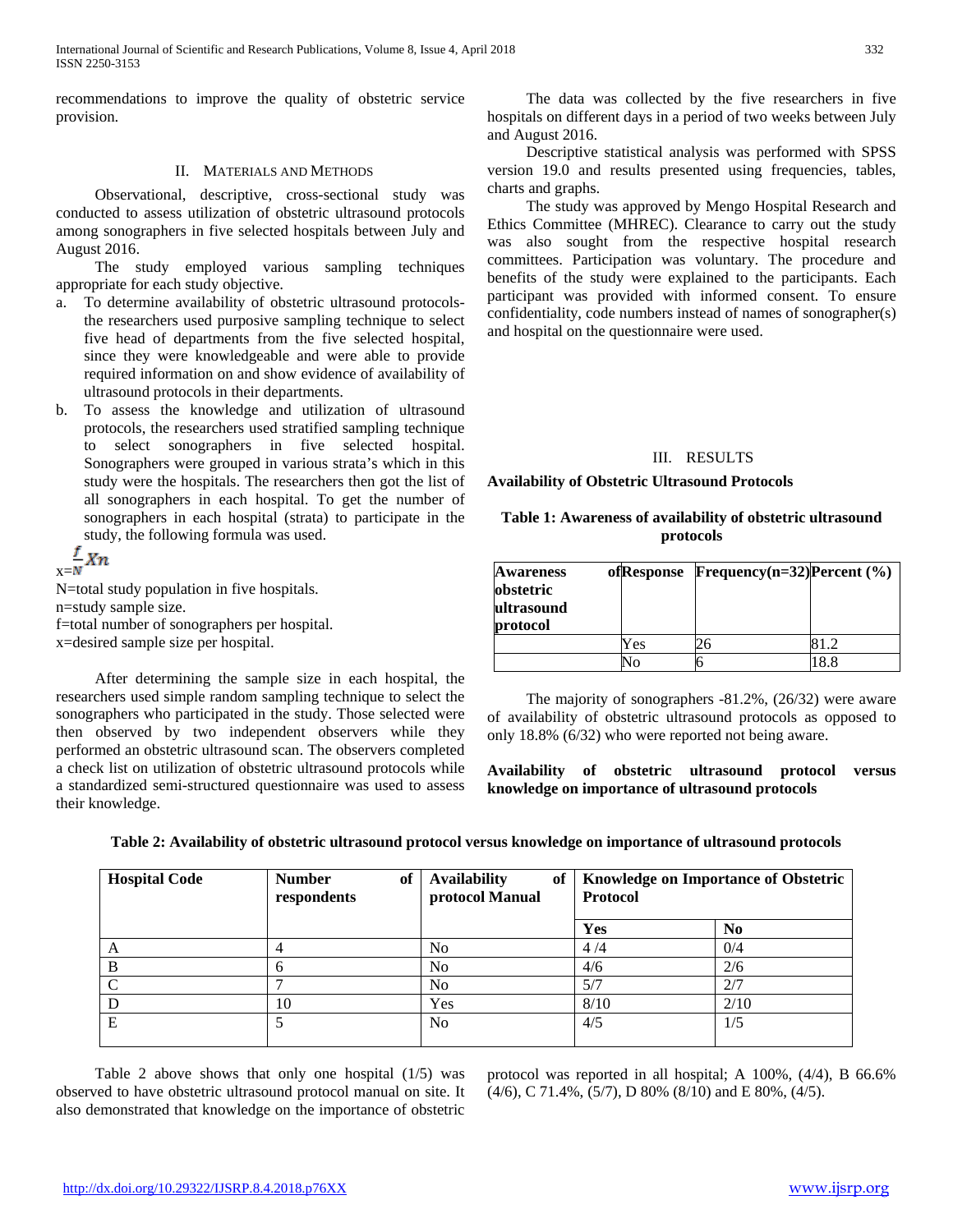**Level of knowledge of sonographers on the importance of obstetric ultrasound protocols**

 The study further ascertained the level of knowledge of sonographers on the importance of obstetric ultrasound protocols.



**Figure1: Level of knowledge of sonographers on the importance of obstetric ultrasound protocols**

 The study findings in figure 1 above show that the majority of the sonographers are knowledgeable about the importance of obstetric ultrasound protocols. Eighty four percent (27/32) were knowledgeable as compared to 15.6% (5/32) who reported that they are not knowledgeable about the importance of obstetric ultrasound protocols.

 The sonographers were further probed on the level of knowledge on the specific importance of obstetric ultrasound protocols and the results are presented in table 3 below.

# **Table 3: Knowledge on Importance of Specific obstetric ultrasound protocols**

| Knowledge on Importance of the protocols      | $Frequency(n=27)$ | Percent $(\% )$ |  |
|-----------------------------------------------|-------------------|-----------------|--|
| Accurate diagnosis                            | 18                | 66.6            |  |
| Detect fetal anomalies                        | 16                | 59.2            |  |
| Better patient management                     |                   | 14.8            |  |
| Viability and position ascertainment          |                   | 11.1            |  |
| Patient satisfaction and confidence increased |                   | 7.4             |  |
| Reduced patient waiting time                  |                   | 7.4             |  |
| Client acceptance                             |                   | 3.7             |  |
| Reduced patient referrals                     |                   | 3.7             |  |
| Ease of scanning                              |                   | 3.7             |  |
| Help to reduce acoustic shadow and artifacts  |                   | 3.7             |  |
| Allows standardization to reduce variations   |                   | 3.7             |  |

**\****Summation greater than frequency since some participants were aware of more than one importance of obstetric ultrasound protocol*.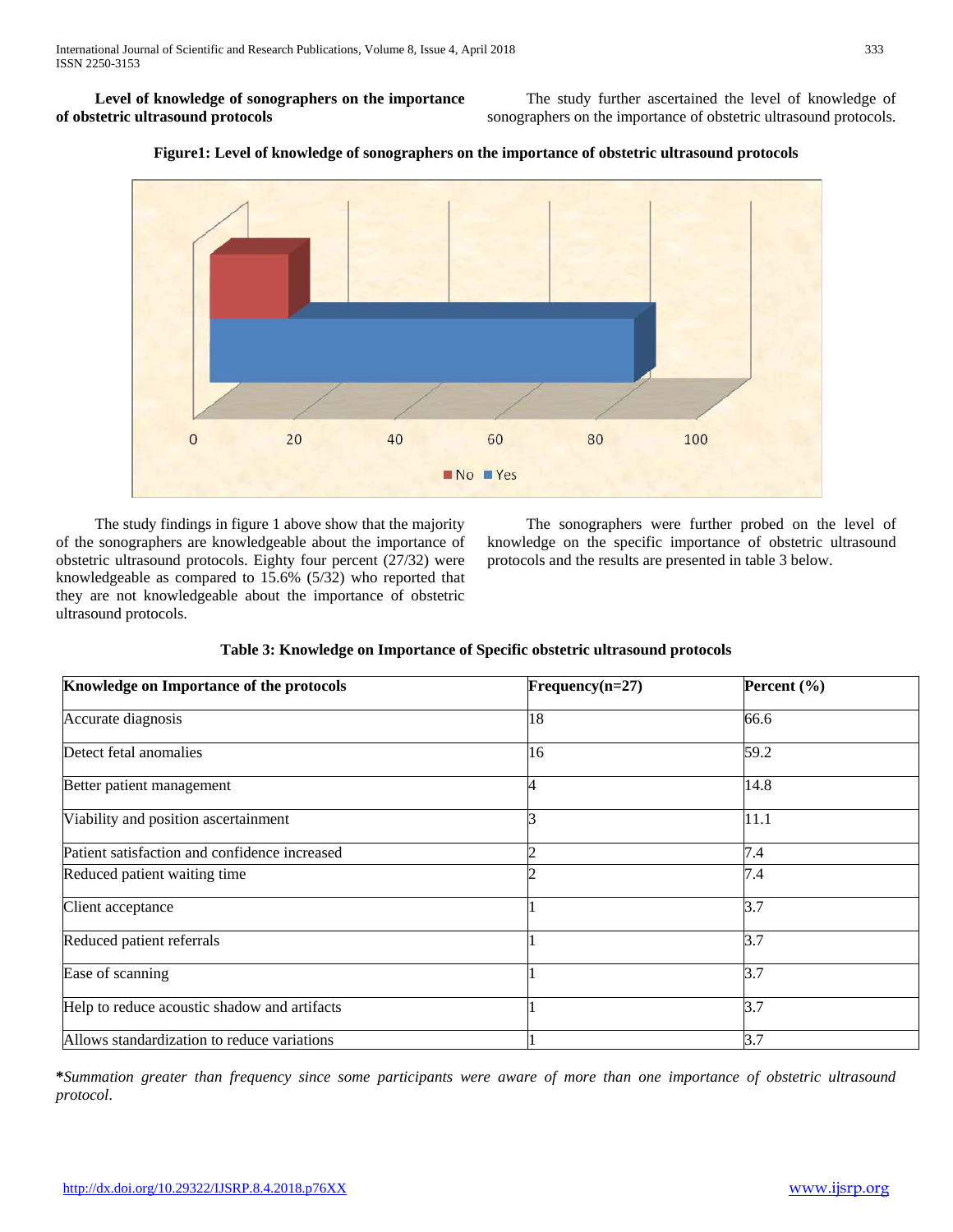The study findings in table 3 above show that the majority of the sonographers acknowledged that obstetric ultrasound protocols help to achieve accurate diagnosis 66.6%(18/27),detection of fetal anomalies 59.2%,(16/27),better patient management 14.8%(4/27), viability and position ascertainment 11.1%( 3/32) and reduced patient waiting time 7.4%( 2/27). Other importances mentioned were; reduced patient referrals, ease of scanning, reduced acoustic shadow and artifacts and standardization to reduce variations.

## **Compliance to Obstetric Ultrasound Protocols**



**Figure 2: How often the recommended obstetric ultrasound protocols are followed by sonographers.**

 Figure 2 above shows that majority of sonographers (62.5%, 20/32) sometimes follow the recommended obstetric ultrasound protocols, while 31.3% (10/32) often follow the recommended obstetric ultrasound protocols, and only 6.3%( 2/32) rarely follow the recommended obstetric ultrasound protocols

## **Table 4: Observations of compliance to obstetric ultrasound protocols by sonographers**

| <b>Aspect</b>                                           | <b>Frequency</b><br>$(N=32)$ | Percentage<br>$($ %) |
|---------------------------------------------------------|------------------------------|----------------------|
| <b>First Trimester</b>                                  |                              |                      |
| Pregnancy locations are done                            | 32                           | 100                  |
| Sonographer provides privacy to the patient             | 29                           | 90.6                 |
| Fetus Viability is assessed                             | 26                           | 81.3                 |
| Early sign of pregnancy failure is noted and documented | 25                           | 78.1                 |
| Sonographer explains the procedure to the client        | 23                           | 71.9                 |
| Sonographer introduce themselves to the client          | 17                           | 53.1                 |
| Adnexa is surveyed                                      | 13                           | 40.6                 |
| Uterine anomaly is assessed                             | 11                           | 34.4                 |
| Liver is used for setting gains                         | 7                            | 21.9                 |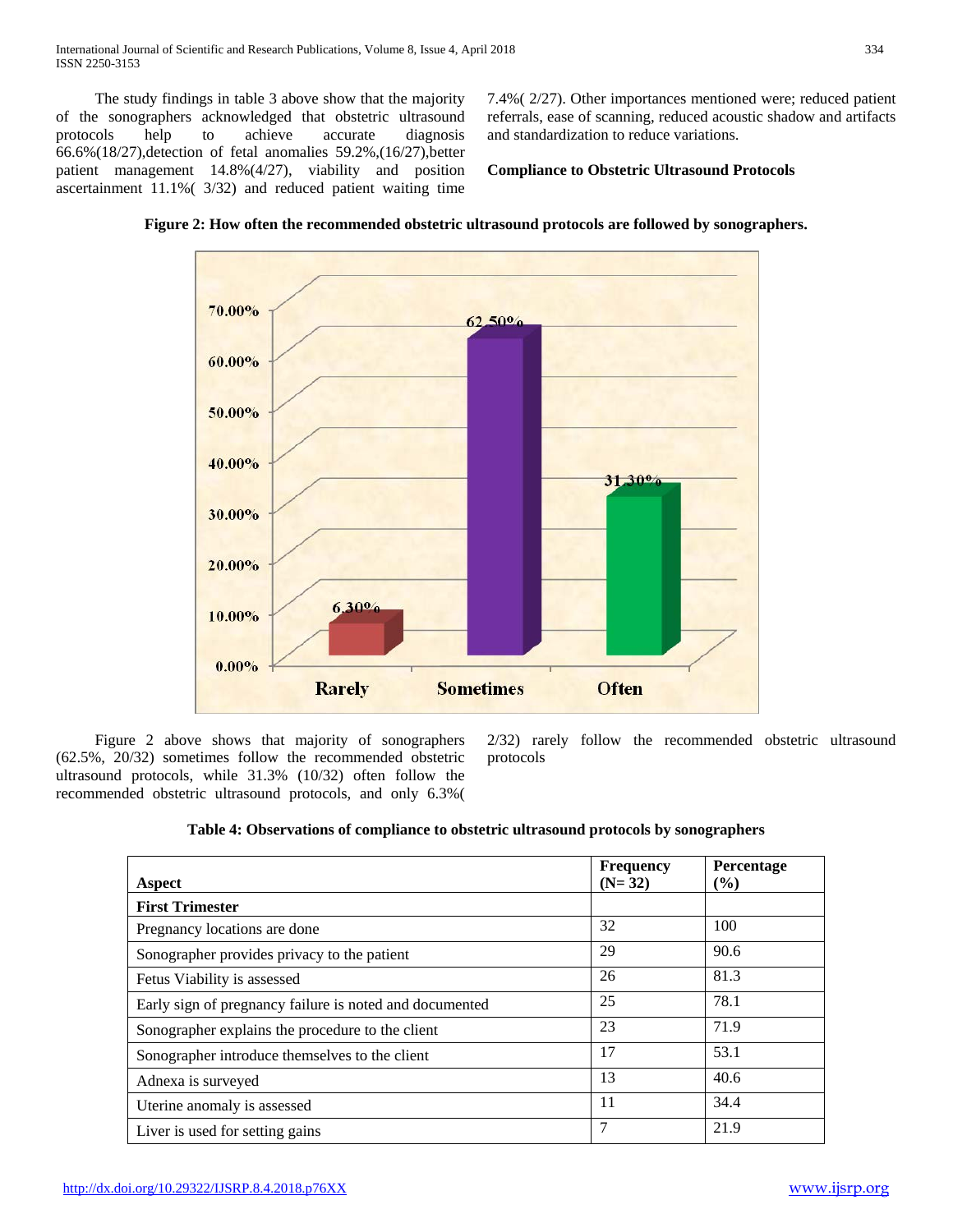| <b>Second/third trimester</b>                                                                                             |    |      |
|---------------------------------------------------------------------------------------------------------------------------|----|------|
| Sonographer provides privacy to the patient                                                                               | 30 | 93.8 |
| Sonographer confirms fetal viability                                                                                      | 30 | 93.8 |
| Sonographers confirms whether the pregnancy was intrauterine or extra<br>uterine                                          | 29 | 90.6 |
| Sonographer checks fetal presentation, lie and position                                                                   | 29 | 90.6 |
| Sonographer confirms the number of fetus using the recommended<br>procedure                                               | 28 | 87.5 |
| Sonographer keen on the patient's consciousness                                                                           | 25 | 78.1 |
| Sonographer surveys the placenta                                                                                          | 24 | 75   |
| Anatomical fetal survey is done                                                                                           | 23 | 71.9 |
| Sonographer performs fetal biometry accurately                                                                            | 23 | 71.9 |
| Sonographer explains the procedure to the client                                                                          | 20 | 62.5 |
| Amniotic fluid quantification is done                                                                                     | 19 | 59.4 |
| Maternal Kidneys are surveyed for presence of hydronephrosis                                                              | 18 | 56.3 |
| Sonographer introduce themselves to the client                                                                            | 17 | 53.1 |
| The liver is used to set the gains                                                                                        | 11 | 34.4 |
| Uterine wall is surveyed for anomaly                                                                                      | 9  | 28.1 |
| <b>Documentations</b>                                                                                                     |    |      |
| Patients report contains relevant clinical information (Patient name,<br>medical record number, age, date and indication) | 31 | 96.9 |
| Placental location and maturity is documented                                                                             | 31 | 96.9 |
| Fetal anatomical survey is documented                                                                                     | 28 | 87.5 |
| Maternal kidneys survey are documented on the report                                                                      | 28 | 87.5 |
| Amniotic fluid volume quantification is done                                                                              | 26 | 81.3 |
| <b>Infection control</b>                                                                                                  |    |      |
| Sonographer cleans the ultrasound probe after every patient                                                               | 31 | 96.9 |
| The department has detergents                                                                                             | 31 | 96.9 |
| Sonographer uses gloves during ultrasound scan                                                                            | 20 | 62.5 |
| The department has enough changing gowns for all patients seen per<br>day                                                 | 16 | 50   |

 The results from the observation show that pregnancy locations were perfectly performed as an obstetric ultrasound protocol by 100.0% of participants. Relevant patient clinical information, placenta localization and maturity was performed by 96.9% of sonographers. Amniotic fluid volume quantification was documented by 81.3%( 26/32) of respondents.

 Majority of sonographers (96.9%) observed infection control by cleaning probe after every patient. However, half of respondents reported that departments did not have enough changing gowns for all patients. Uterine wall survey for anomaly was poorly performed by only 28.1 % and the liver was used for setting gains by only 34.4% of respondents.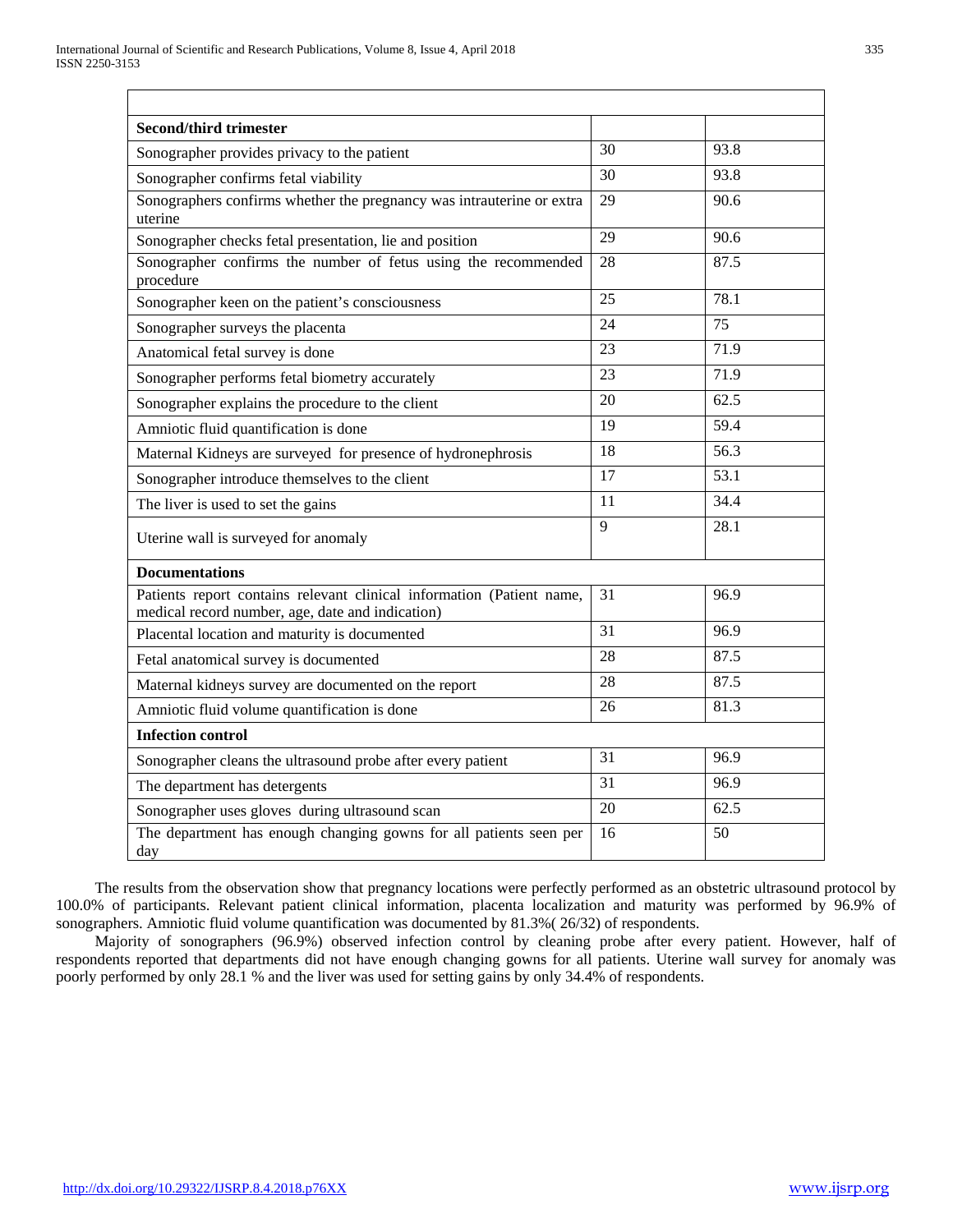| Reason for not following protocols all the time |                   |                    |
|-------------------------------------------------|-------------------|--------------------|
|                                                 | $Frequency(n=32)$ | Percentage $(\% )$ |
| Workload                                        | 10                | 31.3               |
| <b>Emergency cases</b>                          | 3                 | 9.4                |
| Just ignored                                    |                   | 6.3                |
| Limited time for patients                       |                   | 3.1                |
| Ignorance                                       |                   | 3.1                |
| Not significant                                 |                   | 3.1                |
| Under motivation                                | -                 | 3.1                |
| No response                                     | 13                | 40.6               |
| Total                                           | 32                | 100.0              |

**Table 5: Reason for not following obstetric ultrasound protocols all the time.**

 Obstetric ultrasound protocols were not followed all the time due to; workload -31.3% (10/32), emergency cases-9.4%(3/32), just ignored-6.3%(2/32) while ignorance, limited time for patients, not significant and under motivation were each

reported by a single participant. Forty percent (13/32) of the respondents did not respond to this question.

# **Table 6: Suggestion on how to improve utilization of obstetric ultrasound protocols.**

The study further probed respondents on the ways of improving utilization of protocols among sonographers. The table below represents their various suggestions.

| Suggested ways of improving utilization of protocols in the | $Frequency(n=32)$ | Percentage $(\% )$ |
|-------------------------------------------------------------|-------------------|--------------------|
| hospital                                                    |                   |                    |
| <b>Continued Medical Education</b>                          | 15                | 46.9               |
| Pining protocol in the room                                 | 3                 | 9.4                |
| Provision of protocol manual for sonographers               | 3                 | 9.4                |
| Awareness workshops/seminars/conferences                    |                   | 3.1                |
| Constant reminders, set rules, use of templates             |                   | 3.1                |
| Emphasizing their use in the department                     |                   | 3.1                |
| Hiring more staff to reduce workload                        |                   | 3.1                |
| Policy formulation and enforcement                          |                   | 3.1                |
| Infection control                                           |                   | 3.1                |
| Weekly Seminars with clinicians, midwives, conferences      |                   | 3.1                |
| No response                                                 | $\mathfrak{D}$    | 6.3                |
| <b>TOTAL</b>                                                | 32                | 100                |

 Continuous Medical Education was suggested by majority-46.9% (15/32) as the best way of improving utilization of ultrasound protocols followed by provision of protocol manual - 9.4%( 3/32) and Pining protocol in the room. Other suggestions included awareness seminars, constant reminders, hiring more staff to reduce workload and policy enforcement.

## IV. DISCUSSION

# **The availability of obstetric ultrasound protocols in five selected hospitals in Kampala**

 The majority of hospitals did not have the protocol manual and only one hospital had the protocol manual on site. None of the hospitals had any of the obstetric ultrasound manuals pinned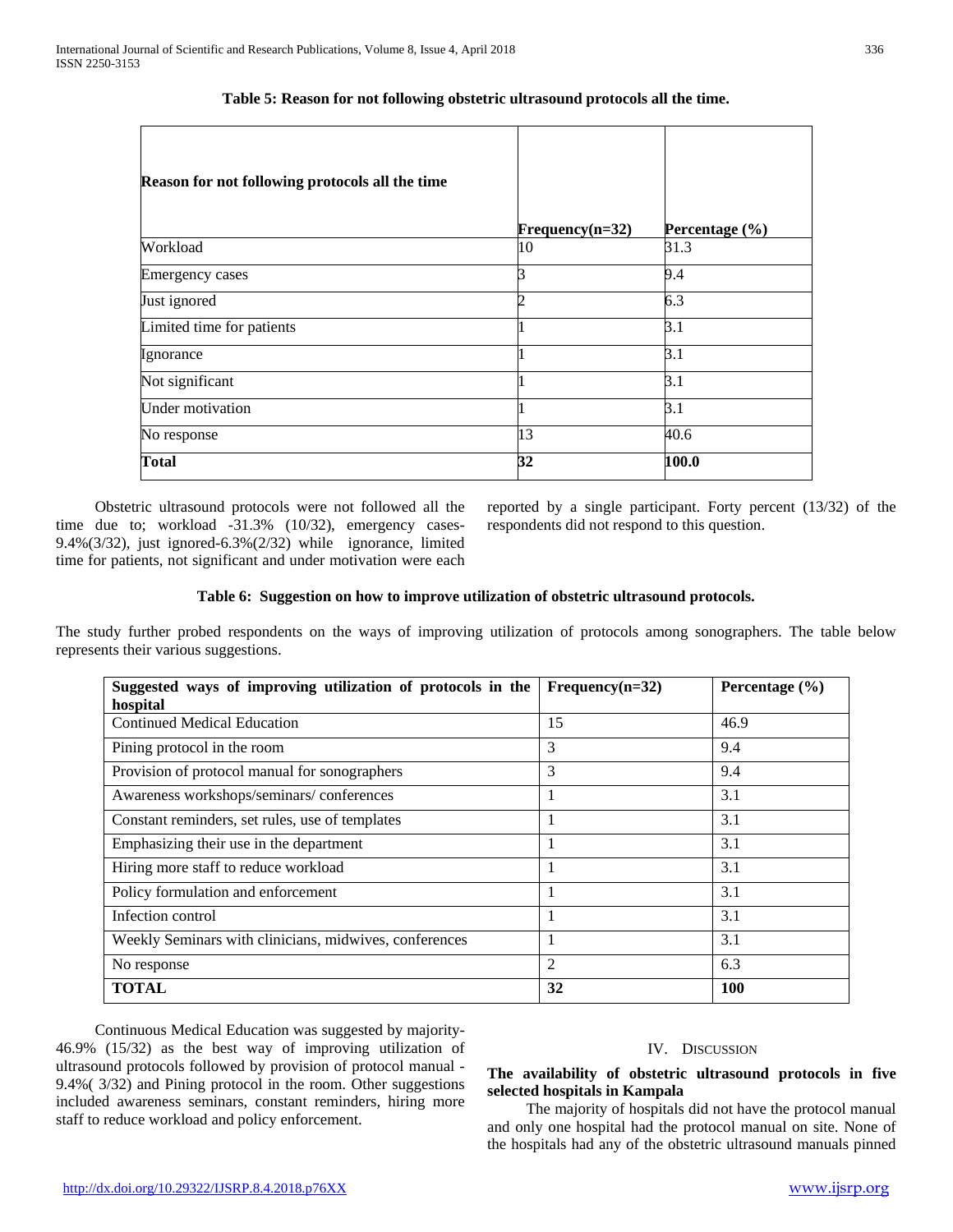on the wall or disseminated to sonographers. Despite the protocol manual being available in one hospital, it was not readily available for the sonographers to utilize and this might have contributed to some participant reporting that they are not aware of the importance of protocols. This is in contrast to Uganda MOH (2012) document which promotes the availability of obstetric ultrasound protocol manuals in all imaging departments in Uganda. Availability of protocols promotes its utilization as emphasized by Uganda MOH (2012) "protocols should be referred to and followed for all imaging investigations."

# **The level of knowledge of sonographers on the importance of obstetric ultrasound protocols.**

 Majority of the sonographers are knowledgeable about the importance of obstetric ultrasound protocols. Being knowledgeable about the importance of obstetric ultrasound protocols is a positive attribute which encourages the sonographers to follow the obstetric ultrasound protocols.

 Despite of obstetric manual not being available in four of the five hospitals, knowledge on the importance was reported in all hospitals. This implies that there is no significant correlation between availability of protocol manual and the knowledge on the importance of obstetric ultrasound protocols (Pearson chisquare 0.903, not in results).

 The sonographers were further probed on the level of knowledge on the specific importance of obstetric ultrasound protocols and the more than half of the sonographers reported that obstetric ultrasound protocols help to achieve accurate diagnosis. This finding is in line with Steven et.al (1999) who reported that, protocols improve consistency of health care provision. In their study, they observed that patients with identical clinical problems received different care depending on the clinician/sonographer, hospital or location where protocols are not utilized as opposed to where they are utilized. Half of the respondents reported that obstetric ultrasound protocols help to detect fetal anomalies. This is in line with (Novakov et.al, (1999) who stated that protocols facilitate assessment of; fetal viability, number of fetuses, fetal age estimation and identification of fetal anomalies.

# **The utilization of obstetric ultrasound protocols by sonographers in five selected hospitals in Kampala**

 The majority of the sonographers reported that they utilize the recommended protocols when performing obstetric ultrasound. This is a promising trend for the sonographers and only needs to be further encouraged to improve on compliance to 100%.

 We further assessed how often the recommended obstetric ultrasound protocols are followed by sonographers and we found that more than half of sonographers sometimes follow the recommended obstetric ultrasound protocols , while only a third often follow the recommended obstetric ultrasound protocol often and very few of them rarely follow the protocols. This is an indication that recommended protocols are to large extent followed by sonographers though not at all times. MOH (2012) reported that, adherence to proposed protocols increases the benefits ultrasonography offers in the management of obstetric patients and maximizes the possibility of detecting many fetal anomaly. Therefore obstetric ultrasound protocol should be easily accessible in all healthcare institutions to make it easier for them to be followed.

 The study determined how various component of protocol was being observed by sonographers. Pregnancy location was observed by 100% (32/32) of participants. This is in line with (AIUM2013, SOGC2005 and UKAS, 2008) recommendation and should be maintained through rewarding strategies such as certificates of good performance. However, poorly performed were uterine wall survey and using liver for setting gain and so more emphasis should be ensured to improve compliance. In addition we assessed ways of improving conformity to protocols and Continued Medical Education (CME) was suggested by most participants. This was supported by ASA (2014) recommendation that, "relevant professional development should continue through a sonographer's working life since science and technology develops and society changes." Heads of radiology departments should encourage all sonographers to participate in CMEs on obstetric ultrasound.

 Despite the fact that obstetric ultrasound protocols were lacking in most hospitals in Kampala, majority of the sonographers are knowledgeable about the importance of obstetric ultrasound protocols. Most of the sonographers acknowledged that obstetric ultrasound protocols aids in achieving accurate diagnosis. Most sonographers observed adhered to the recommended obstetric ultrasound protocols. Fetal localization was done by majority of sonographers. However, uterine wall survey for anomalies and use of the liver for setting gains was poorly observed by most sonographers.

 Work overload was quoted by most participants as the main reason for not following protocols always. Continuous medical education was suggested by majority as the best way of improving compliance to protocols

## **Competing Interest**

No competing interest declared

# **Funding**

The research was funded by the researchers only.

## **REFERENCES**

- [1] America Institute of Ultrasound in Medicine (2013) AIUM Practice Parameter For The Obstetric Ultrasound Examination Available from: www.**aium**.org
- [2] Australasian sonographers association (ASA, 2014) *Standard of Practice.* Available from: http:a-s-a.com.au
- [3] British Medical Ultrasound Society (BMUS 2009) Guidelines for the Safe Use of Diagnostic Ultrasound Equipment Pp 2-6. Available from: [www.bmus.org](http://www.bmus.org/)
- [4] Geeta Sharma, S.T.(2003) *Routine Use of Obstetric Ultrasound: A Textbook of Obstetric and Gynecology.*1st edition, Pp 74-88, New York, Parthenon Publishing.
- [5] Ministry of Health (2012) Standard on Diagnostic Imaging and Therapeutic Radiology In Uganda 1st edition.
- [6] Novakov A, Vejnovic T, Stojic S, Belopalvovic Z (1999): A Proposed Protocol for Obstetric Ultrasound Examination.
- [7] Perinatal Services BC.(2015) Healthy Women Having Healthy Pregnancy and Infants.

Available from: www.perinatalservicesbc.ca

[8] Society of obstetrician and gynecology (SOGC, 2005) *Clinical Practice Guidelines.*